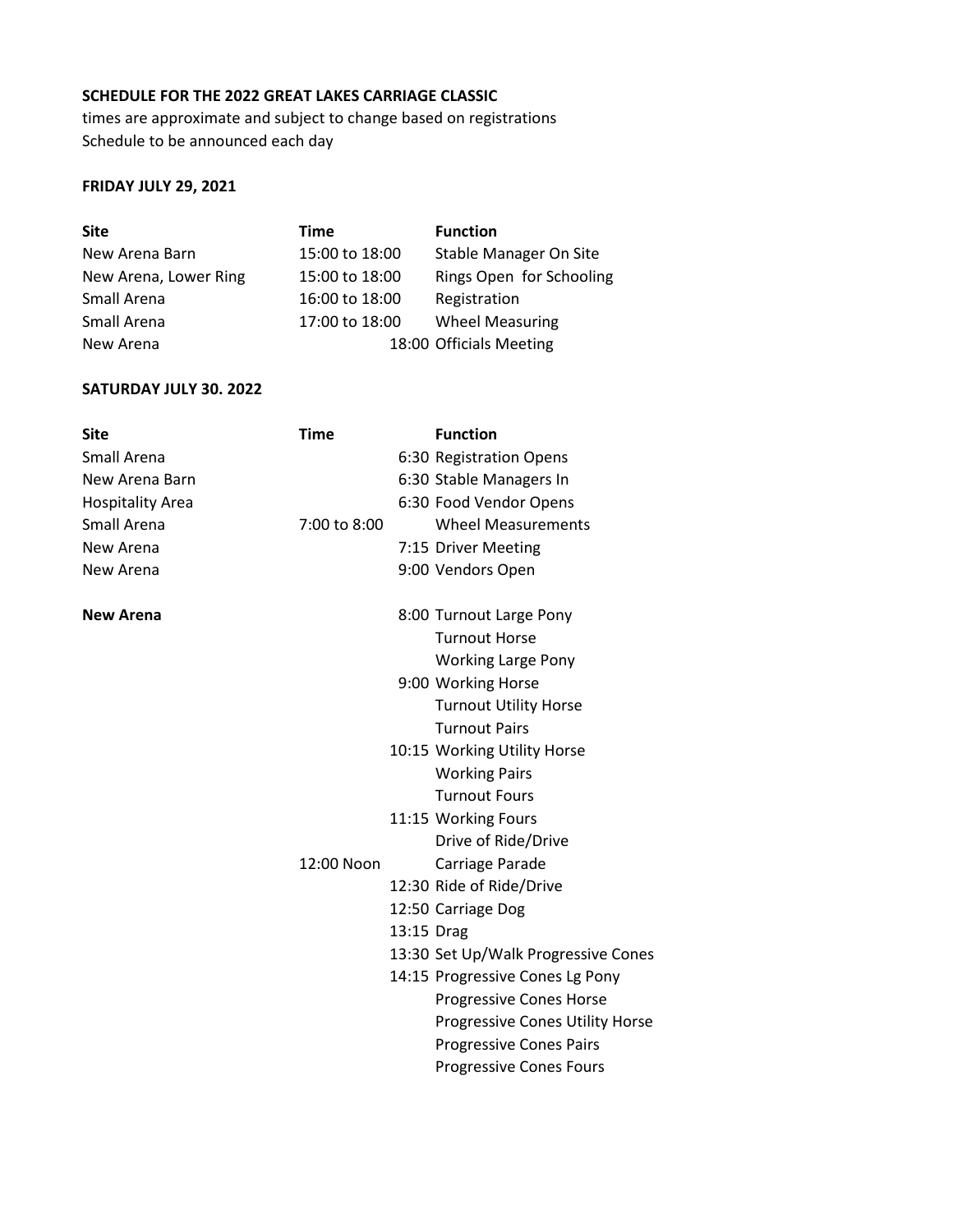| <b>Lower Ring</b>       | 8:00 Turnout VSE                        |
|-------------------------|-----------------------------------------|
|                         | <b>Turnout Small Pony</b>               |
|                         | <b>Working VSE</b>                      |
|                         | 9:00 Working Small Pony                 |
|                         | <b>Turnout Utility VSE/Sm Pony</b>      |
|                         | <b>Turnout Coach Assisted</b>           |
|                         | 10:15 Working Utility VSE/Sm Pony       |
|                         | <b>Working Coach Assisted</b>           |
|                         | Turnout Junior                          |
|                         | 11:15 Turnout Para                      |
|                         | <b>Working Junior</b>                   |
|                         | <b>Working Para</b>                     |
|                         | 12:45 Drag                              |
|                         | 13:15 Set up/Walk Progressive Cones     |
|                         | 14:00 Progressive Cones VSE             |
|                         | Progressive Cones Small Pony            |
|                         | Progressive Cones Utility VSE/Sm Pony   |
|                         | <b>Progressive Cones Coach Assisted</b> |
|                         | Progressive Cones Junior                |
|                         | Progressive Cones Para                  |
|                         |                                         |
| New Arena Barn          | 16:00 Vendors Close                     |
| Hospitality             | 16:00 Food Vendor Closes                |
| New Arena Barn          | 17:00 Barn Manager Leaves               |
| Small Arena             | 17:00 Registration Closes               |
|                         |                                         |
| <b>Hospitality Area</b> | 18:30 Ticketed Sit Down Dinner          |

## **SUNDAY JULY 31, 2021**

| <b>Site</b>             | Time         | Function                                  |
|-------------------------|--------------|-------------------------------------------|
| <b>Hospitality Area</b> |              | 6:30 Food Vendor Opens                    |
| New Arena               |              | 7:00 New Arena Ready to Walk for SM Group |
| Small Arena             |              | 7:00 Registraton Opens                    |
| Small Arena             | 7:00 to 9:00 | Wheel Measurements                        |
| New Arena Barn          |              | 8:00 Barn Manager on Site                 |
| New Arena               |              | 9:00 Vendors Open                         |
| <b>New Arena</b>        |              | 8:15 Cones Course VSE                     |
|                         |              | <b>Cones Course Small Pony</b>            |
|                         |              | Cones Course Utility VSE/Sm Pony          |
|                         |              | <b>Cones Course Coach Assisted</b>        |
|                         |              | <b>Cones Course Junior</b>                |
|                         |              | Cones Course Para                         |